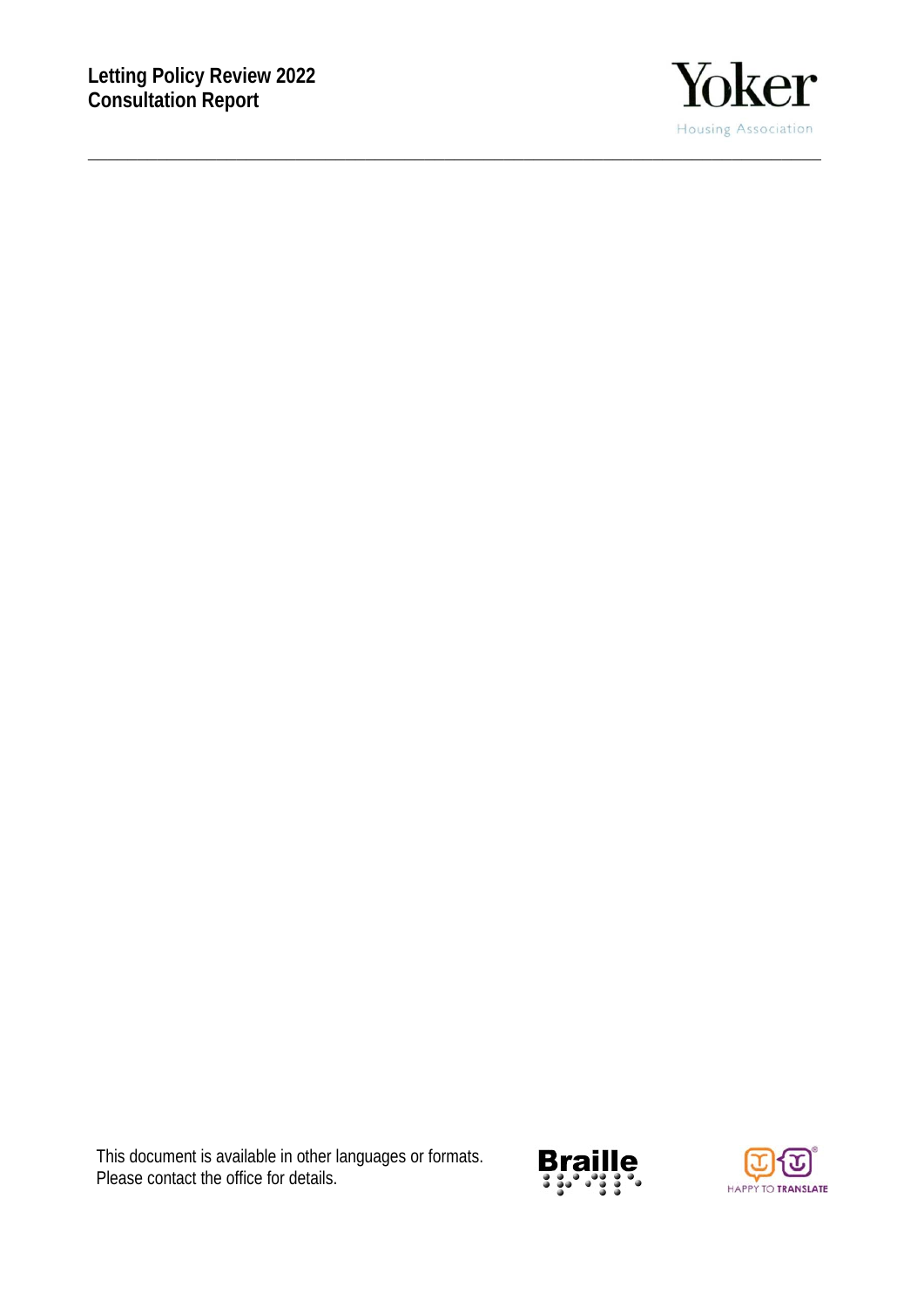

### **Introduction**

The Association has recently reviewed its Letting Policy and Housing Application Suspension and Cancellation Policy. As part of the review process, the Association had a duty to consult with tenants, housing applicants, Registered Tenant Organisations (RTOs) and any other persons the Association considers appropriate.

**\_\_\_\_\_\_\_\_\_\_\_\_\_\_\_\_\_\_\_\_\_\_\_\_\_\_\_\_\_\_\_\_\_\_\_\_\_\_\_\_\_\_\_\_\_\_\_\_\_\_\_\_\_\_\_\_\_\_\_\_\_\_\_\_\_\_\_\_\_\_\_\_\_\_** 

The Association also has a duty in accordance with the Housing (Scotland) Act 2014 to prepare and publish a report on the consultation on the review of these policies. This report provides details of the consultation process and the outcome to the review process.

The report will cover the following:

- The scope of the consultation.
- The methods of consultation adopted.
- The outcomes to the consultation.
- How the consultation influenced the review process.

### **The Scope of the Consultation**

The primary scope of the consultation was to seek feedback and opinion from stakeholders regarding the effectiveness of the Association's current policy and practices and whether these should be altered. In addition to the Letting Policy, the consultation process also incorporated questions in relation to the Association's Housing Application Suspension and Cancellation Policy.

Stakeholders were asked to provide feedback and opinion in relation to the following issues:

- What factors should be considered as unsatisfactory housing conditions / housing need.
- The types of care and support that applicants receive or provide which should be considered housing need.
- The levels of priority that should be awarded to applicants who either under-occupy or who are overcrowded.
- The circumstances in which home owners should be awarded priority.
- The factors that the Association should consider before suspending an applicant from receiving an offer of housing.
- Whether applicants who refuse an offer of accommodation should be suspended from receiving a further offer.

### **Methods of Consultation**

The formal consultation process took place between January and March 2022. The Association highlighted on its website and within its December 2021 newsletter that the Letting Policy and Housing Application Suspension and Cancellation Policy would be reviewed during early 2022.

From January to March 2022 the Association consulted with both tenants and housing applicants. The Association consulted with 644 tenants and 635 housing applicants. The Association does not have any Registered Tenant Organisations (RTOs).

The formal consultation process involved the Association writing to all tenants and housing applicants on an individual basis. As part of the consultation process tenants and housing applicants were issued with a comprehensive information booklet that detailed the legislative framework and the Association's current practices with regards to the allocation of housing. Those consulted were also asked to provide their feedback and opinions by completing and returning a questionnaire based on the information provided in the consultation booklet. Those consulted were given the opportunity to request the consultation documentation in alternative languages and formats.

The Association published details of the consultation, along with the Association's current Letting Policy and Housing Application Suspension and Cancellation Policy on its website and provided an online option for completing the questionnaire. This allowed the consultation to be opened up to the wider public.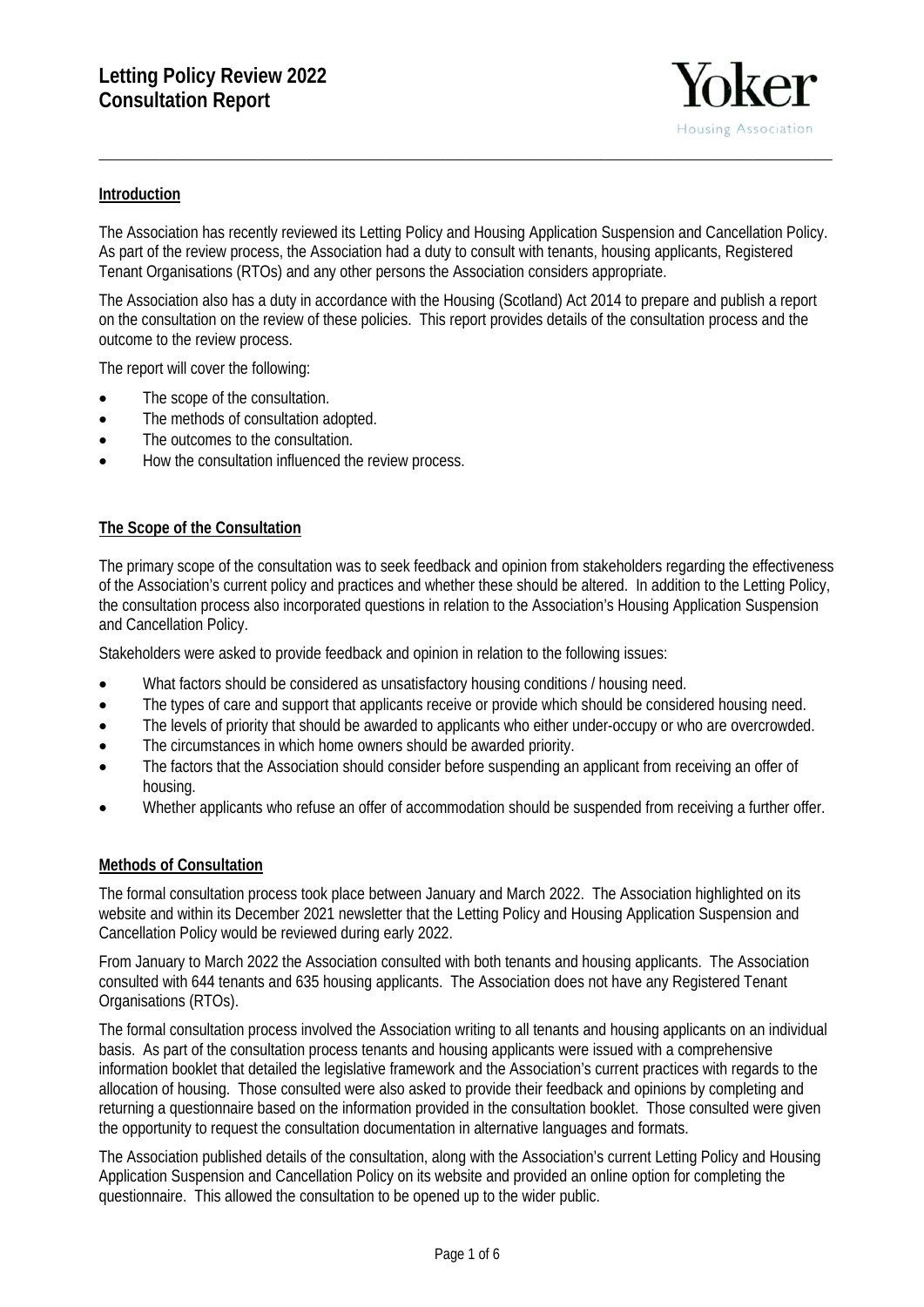

### **Consultation Questions & Outcome**

During the consultation process tenants and housing applicants were asked to answer a series of questions. The Association received 130 responses representing a response rate of 10.2%. Of the 130 respondents, 68 (52.3%) were received from tenants, fifty-two (40.0%) were received from housing applicants and 10 (7.7%) were received from tenants who had also applied for re-housing with the Association.

**\_\_\_\_\_\_\_\_\_\_\_\_\_\_\_\_\_\_\_\_\_\_\_\_\_\_\_\_\_\_\_\_\_\_\_\_\_\_\_\_\_\_\_\_\_\_\_\_\_\_\_\_\_\_\_\_\_\_\_\_\_\_\_\_\_\_\_\_\_\_\_\_\_\_** 

The questions and answers provided by respondents are detailed below:

### **1. Which of the issues listed below constitute unsatisfactory housing conditions?**

|                                              |    | <b>Responses</b> |
|----------------------------------------------|----|------------------|
| Overcrowding                                 | 94 | (17.5%)          |
| Temporary / Care-of Accommodation            | 43 | $(8.0\%)$        |
| <b>Medical Conditions</b>                    | 82 | (15.3%)          |
| Relationship / Marital Breakdown             | 48 | $(9.0\%)$        |
| No Fixed Housing Structure (e.g. caravan)    | 37 | $(6.9\%)$        |
| Property Defect / Lack of Facilities         | 66 | (12.3%)          |
| <b>Support Requirements</b>                  | 39 | (7.3%)           |
| Harassment or Abuse                          | 61 | $(11.4\%)$       |
| Under-occupancy                              | 28 | $(5.2\%)$        |
| Leaving Residential Care / Prison / Hospital | 31 | $(5.8\%)$        |
| No Answer                                    | 7  | $(1.3\%)$        |

#### **2. Other than the factors listed above in question 1, which other factors should be considered by the Association as unsatisfactory housing conditions?**

The majority of answers provided for this question related to the options provided in question 1. However, the following factors were considered by respondents to constitute unsatisfactory housing conditions:

- Unaffordable rent levels.
- No television signal available and poor amenities.
- No access to children overnight due to lack of space or their own bedroom.
- Unsuitable space with a property not related to overcrowding (e.g. lack of storage / no space to for householders to be able to comfortably work from home).
- Poor insulation within properties.
- Areas that are not serviced by good public transport links.
- Property location means that residents are unable to easily access local facilities (e.g. shops, community centres and medical centres).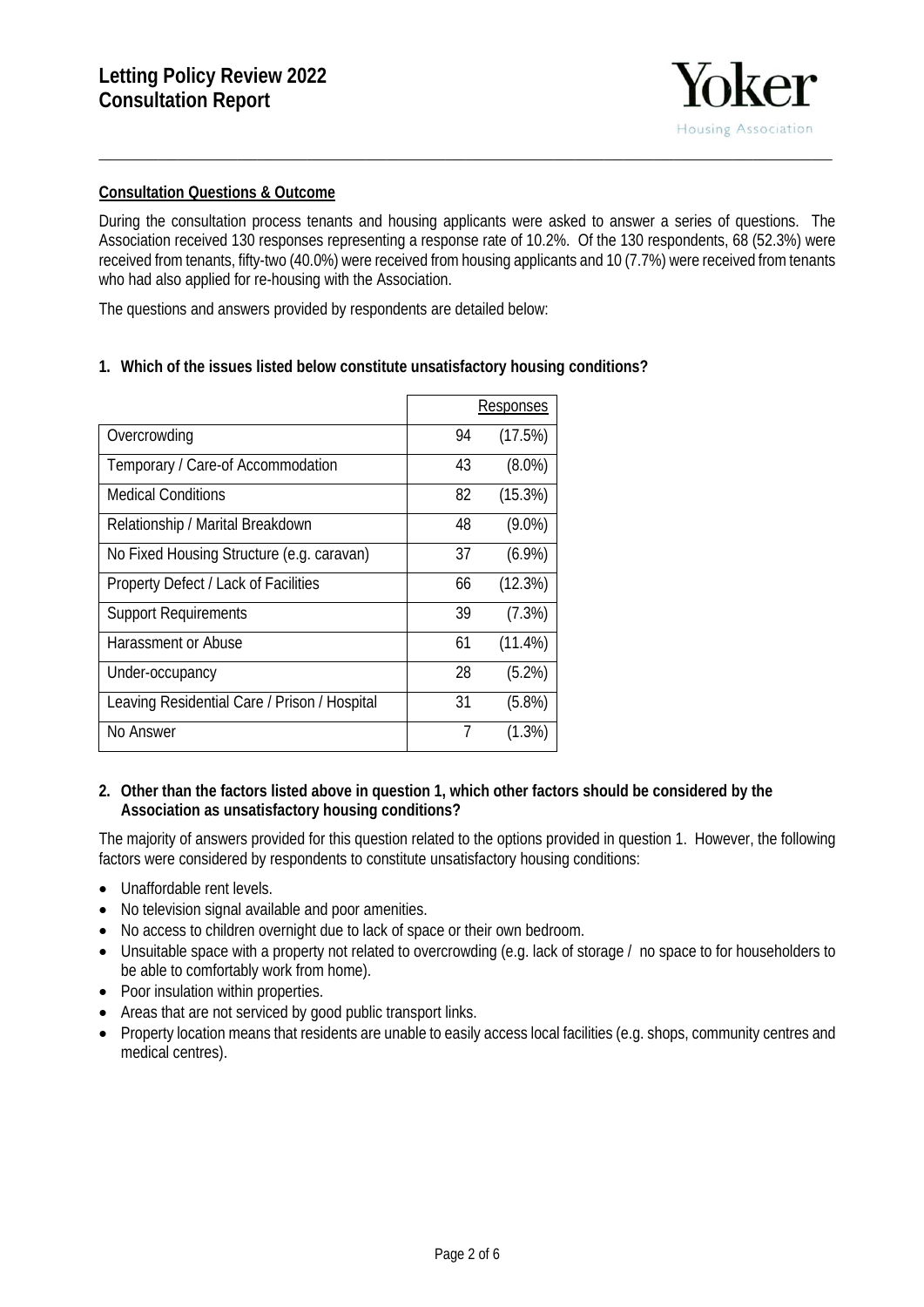

# **3. Of the factors listed below which should be given priority when awarding care / support needs points?**

**\_\_\_\_\_\_\_\_\_\_\_\_\_\_\_\_\_\_\_\_\_\_\_\_\_\_\_\_\_\_\_\_\_\_\_\_\_\_\_\_\_\_\_\_\_\_\_\_\_\_\_\_\_\_\_\_\_\_\_\_\_\_\_\_\_\_\_\_\_\_\_\_\_\_** 

|                                                                                               |    | Responses  |
|-----------------------------------------------------------------------------------------------|----|------------|
| Family Support (applicant assisting family with daily living, or personal care)               | 71 | (28.1%)    |
| Childcare Support (applicant needs to be close to schools / family support)                   | 59 | (23.3%)    |
| Personal Support (applicant requires assistance with daily living including<br>personal care) | 66 | $(26.1\%)$ |
| Support from family / friends with household tasks                                            | 43 | $(17.0\%)$ |
| Other                                                                                         |    | $(0.4\%)$  |
| No Answer                                                                                     | 13 | $(5.1\%)$  |

The survey highlighted that stakeholders consider care and support to be a key element of housing need. Respondents highlighted a range of support, provided or received by applicants, that is important in improving a person's quality of life. The types of support ranged from childcare (including school and nursery pick-up to support working parents) to the provision of frequent and intense levels of support for relatives that are elderly, disabled or suffer from dementia.

Respondents also highlighted lack of public transport and distance from relatives as significant barriers to their ability to provide or receive necessary support.

**4. Should someone who is under-occupying their house be given more, less or the same priority as someone who is overcrowded?** 

|           |    | Responses  |
|-----------|----|------------|
| More      | 14 | $(10.9\%)$ |
| Same      | 65 | $(50.8\%)$ |
| Less      | 49 | (38.3%)    |
| No Answer |    | $(1.6\%)$  |

**5. Should owner-occupiers who can safely reside in their home be given points for any other priority / housing need?** 

|           |    | Responses |
|-----------|----|-----------|
| Yes       | 32 | (24.6%)   |
| No        | 81 | (62.3%)   |
| No Answer | 17 | (3.8%)    |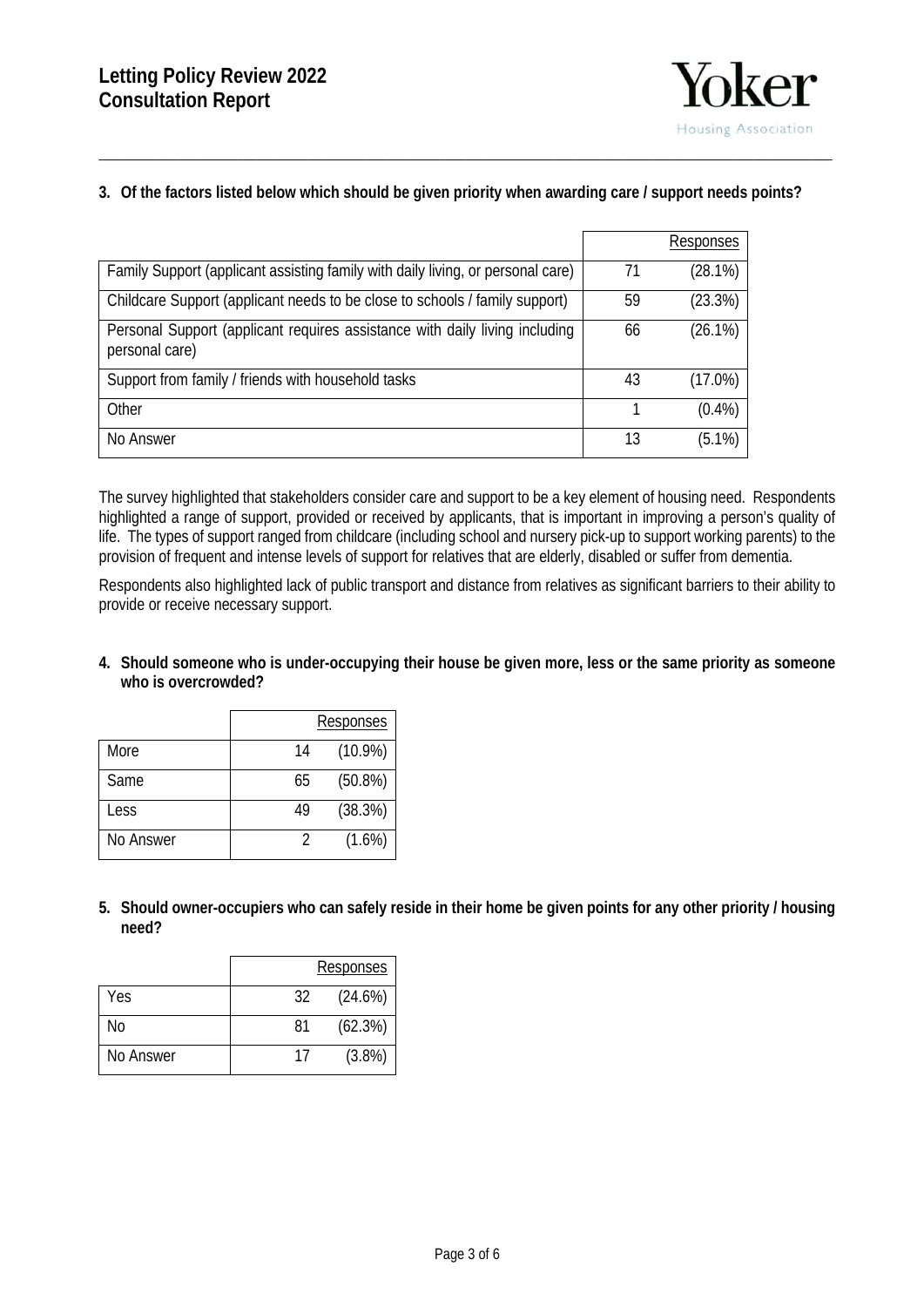

As part of the consultation, stakeholders were advised of the circumstances, in accordance with the Housing (Scotland) Act 2014, in which landlords may not take property ownership into account. These are:

• In cases where the property has not been let, but the owner cannot secure entry to the property. For example, this may be where it is not safe to enter the property due to severe structural faults;

**\_\_\_\_\_\_\_\_\_\_\_\_\_\_\_\_\_\_\_\_\_\_\_\_\_\_\_\_\_\_\_\_\_\_\_\_\_\_\_\_\_\_\_\_\_\_\_\_\_\_\_\_\_\_\_\_\_\_\_\_\_\_\_\_\_\_\_\_\_\_\_\_\_\_** 

- Where it is probable that occupying the property will lead to abuse from someone currently living in the property;
- Where it is probable that occupying the property will lead to abuse from someone who previously resided with the applicant; and
- Where occupation of the property may endanger the health of the occupants and there are no reasonable steps that can be taken by the applicant to prevent that danger.

#### **6. If answered yes to question 5, please state the circumstances in which owner-occupiers should be awarded priority.**

The reasons in which respondents considered it appropriate to award priority to owner-occupiers included:

- Relationship breakdown not relating to abuse that could lead to hostile living conditions.
- Unaffordable mortgage repayments.
- Property is overcrowded or the owner is under-occupying.
- Domestic or emotional abuse.
- Medical reasons or the need to be close to support network.
- The owner may be elderly or disabled and no longer able to manage stairs or garden areas.
- **7. Which of the following factors should the Association consider as appropriate grounds to suspend a housing application?**

|                                                            |    | Responses  |
|------------------------------------------------------------|----|------------|
| Anti-social Behaviour                                      | 87 | (22.7%)    |
| Previous Conviction for Offence Punishable by Imprisonment | 35 | $(9.1\%)$  |
| Recovery of Possession Order                               | 45 | (11.7%)    |
| Abandonment of a Tenancy                                   | 70 | (18.3%)    |
| Rent Arrears or Tenancy Related Debts                      | 49 | $(12.8\%)$ |
| <b>False Information</b>                                   | 85 | (22.2%)    |
| Other                                                      | 6  | $(1.6\%)$  |
| No Answer                                                  | 6  | $(1.6\%)$  |

The following comments were also received from respondents providing reasons for suspending an applicant from receiving an offer of accommodation:

- Poor tenancy conduct.
- Neighbour issues or problems that are not considered anti-social behaviour.
- An applicant has a history of domestic abuse.
- In relation to a previous conviction, suspending an applicant should only be done after consideration has been given to the reasons and severity of the prison sentence.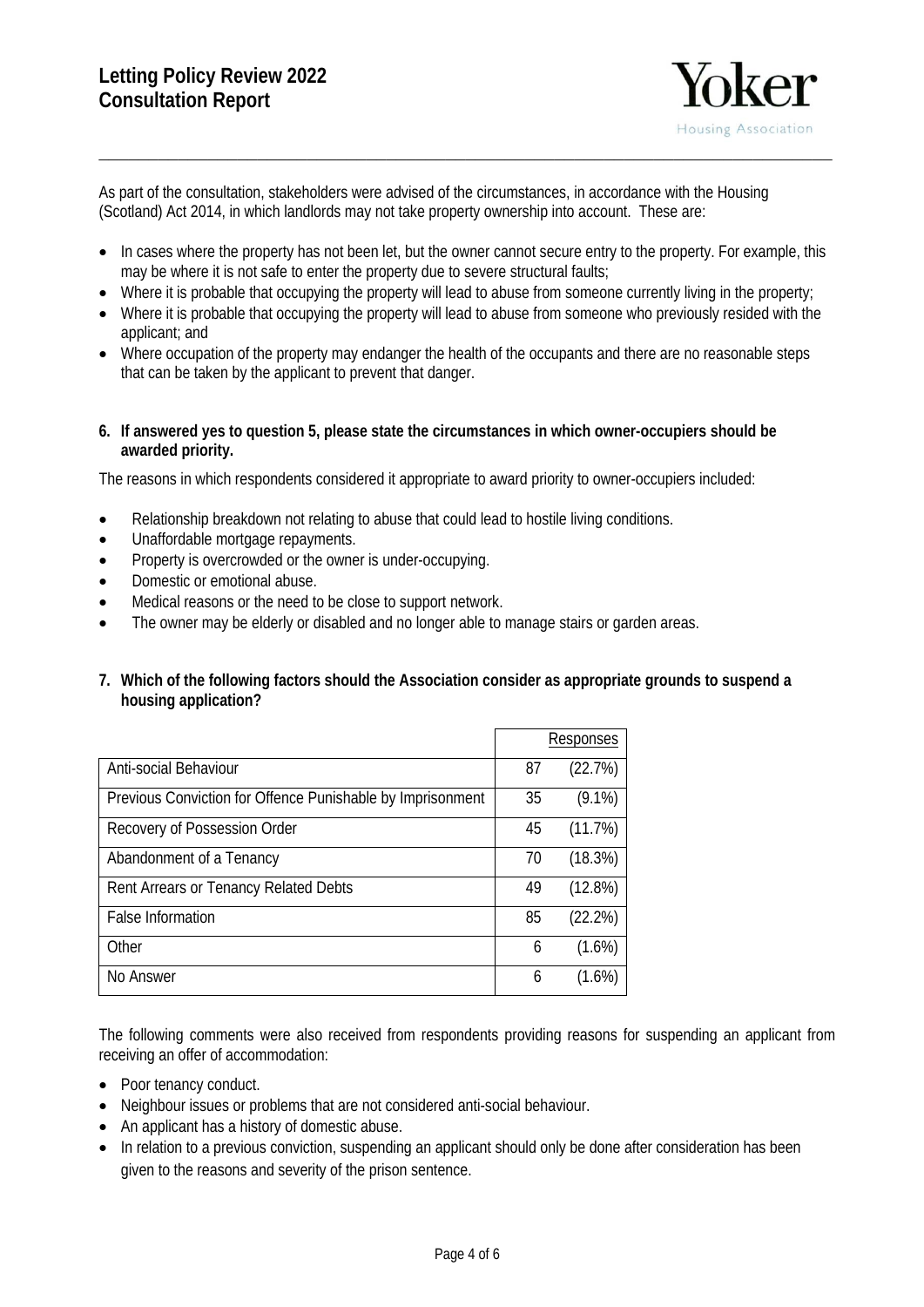

**8. Should an applicant be considered for another offer if they have refused a previous offer without a valid reason?**

**\_\_\_\_\_\_\_\_\_\_\_\_\_\_\_\_\_\_\_\_\_\_\_\_\_\_\_\_\_\_\_\_\_\_\_\_\_\_\_\_\_\_\_\_\_\_\_\_\_\_\_\_\_\_\_\_\_\_\_\_\_\_\_\_\_\_\_\_\_\_\_\_\_\_** 

|           |    | Responses  |
|-----------|----|------------|
| Yes       | 60 | $(48.4\%)$ |
| No        | 64 | (51.6%)    |
| No Answer | h  | $(4.0\%)$  |

**9. If answered yes to question 8, how many refusals should the Association allow before suspending the applicant's application?**

|           |    | <b>Responses</b> |
|-----------|----|------------------|
|           | 5  | (8.3%)           |
| 2         | 15 | $(25.0\%)$       |
| 3         | 3  | $(5.0\%)$        |
| $3+$      | 5  | (8.3%)           |
| No Answer | 32 | (53.3%)          |

The majority of respondents who provided an answer to this question were of the opinion that an applicant should be given two offers prior to their application being suspended. This is consistent with the Association's current policy and practice.

**10. How long should an applicant be suspended for if they refuse an offer of accommodation?** 

|             |    | <b>Responses</b> |
|-------------|----|------------------|
| 0-6 months  |    | (11.7%)          |
| 6 months    | 5  | (8.3%)           |
| 6-12 months | 2  | (3.3%)           |
| 1-2 years   | 11 | (18.3%)          |
| 2+ years    | 2  | (3.3%)           |
| No Answer   | 33 | $(55.0\%)$       |

The majority of respondents who provided an answer to this question were of the opinion that an applicant who has been suspended for refusing offers of accommodation, should be suspended from receiving a further offer for a period of one to two years. This is consistent with the Association's current policy where an applicant would be suspended from receiving a further offer for a period of one year.